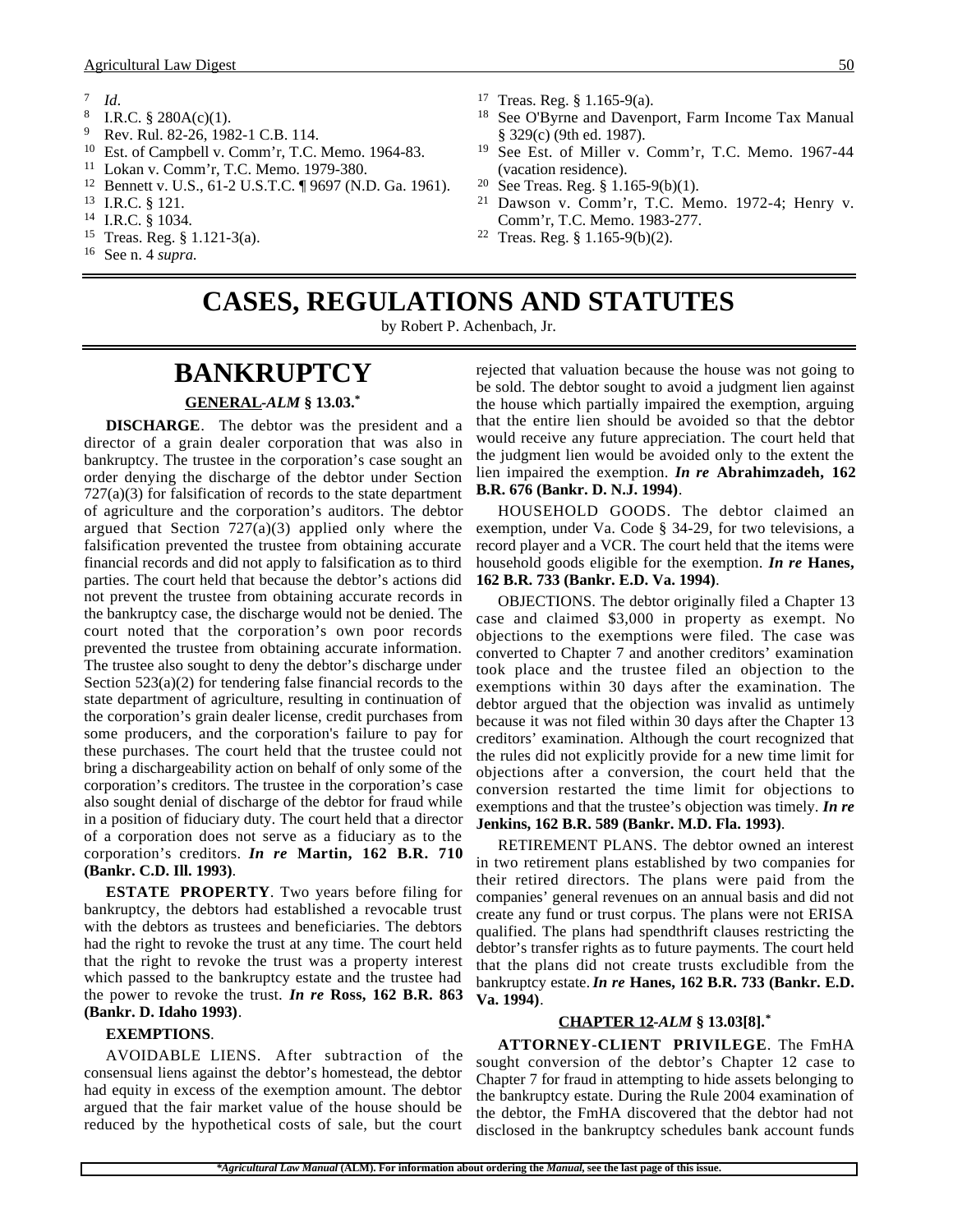resulting from the sale of collateral securing an FmHA loan to the debtor. The debtor stated that the debtor in preparation for the bankruptcy filing had told the debtor's attorney's certified legal assistant (CLA) that the account existed. The FmHA sought to depose the CLA but the debtor invoked the client-attorney privilege to bar the CLA from giving any information about the preparation of the bankruptcy schedules. The court held that the privilege did not exist in this case because the information involved only the financial facts required to be reported by all debtors. In addition, even if the privilege existed, the debtor lost the privilege when the debtor disclosed that the CLA had been given the information about the account. *In re* **French, 162 B.R. 541 (Bankr. D. S.D. 1994)**.

**ELIGIBILITY**. For the taxable year preceding the filing for Chapter 12, the debtor's Schedule F gross income included income from the sale of farm equipment and income from custom farming work done for third parties. The court held that the income from these items was farm income for Chapter 12 eligibility purposes because the income was listed under Schedule F, the items involved farming and the income was used in the farm operation. *In re* **Barnett, 162 B.R. 535 (Bankr. W.D. Mo. 1993)**.

**PLAN**. A secured creditor objected to the debtor's Chapter 12 plan as unfeasible. The plan was based on increased income from the sale of timber and hay, profit from a cattle operation for which the debtor had only tentative funding, and income from the debtor's two nonfarm jobs. The court confirmed the plan, holding that most of the increase in profits from the hay and timber sales and the cattle operation was not needed to adequately fund the plan and that if the debtor was unable or unwilling to maintain the two jobs and defaulted on the plan, the creditor was protected by its ability to bring foreclosure upon default by the debtor. *In re* **Barnett, 162 B.R. 535 (Bankr. W.D. Mo. 1993)**.

#### **FEDERAL TAXATION -***ALM* **§ 13.03[7].\***

**DISCHARGE**. More than two years before the debtor filed for bankruptcy, the debtor met with an IRS agent about unpaid federal income taxes from previous years. The agent and the debtor filled out substitute Forms 1902-B for each year and filled in the personal information on Forms 1040 for each year. The debtor signed only the 1902-B Forms. The debtor sought a ruling that the substitute forms constituted filings for purposes of Section  $523(a)(1)(B)(i)$ , allowing the discharge of taxes for which a return was filed more than two years before the bankruptcy filing. The court held that although, in most cases, a substitute form filled out by the IRS did not constitute a filing, where the debtor signs the forms as an acknowledgement of the debtor's liability for the taxes, the substitute forms would constitute a filing for purposes of Section 523(a)(1)(B)(i). *In re* **Lowrie, 162 B.R. 864 (Bankr. D. Nev. 1994)**.

## **CONTRACTS**

**MUTUAL MISTAKE**. The plaintiff sold several combines to the defendant who traded-in several pieces of farm equipment as part of the downpayment. The plaintiff filled out the contract of sale and listed all of the equipment but failed to subtract from the value of two tractors, liens

against the tractors. Before the error was discovered, the plaintiff had taken possession of the tractors and paid the liens against them. The contract was modified four months after the signing of the original contract but the error was still not discovered until three months after the contract was amended. The plaintiff sought reformation of the contract for mutual mistake or unjust enrichment. The defendant argued that the plaintiff should be bound by the terms of the contract because the contract was written by the plaintiff, the plaintiff had the responsibility for determining the value of the traded-in pieces, the defendant relied on the "bottomline" cost of the contract, and any mistake was made only by the plaintiff in failing to identify the liens in the value of the traded-in tractors. The court held that a mutual mistake occurred in that both parties accepted the contract valuation of the tractors; therefore, the plaintiff was awarded the cost of payment for those liens. **York Equipment, Inc. v. Ashwill, 510 N.W.2d 79 (Neb. Ct. App. 1993)**.

**UNCONSTITUTIONAL IMPAIRMENT**. The plaintiff was a farm implement dealer. The defendant was a farm implement manufacturer which had purchased the manufacturing of farm implements from a bankruptcy company. When the plaintiff went out of business, the plaintiff sought, under N.C. Code § 51-07-01, to have the defendant accept in payment for a debt the returned inventory of spare parts purchased from the previous company which were still listed in the defendant's price list and catalog. The defendant argued that its purchase of the former company was free and clear of any prior obligations of the company and that N.C. Code § 51-07-01 unconstitutionally impaired that contract by requiring the defendant to accept the plaintiff's prior inventory. The court held that the defendant was not impaired by having to accept parts currently on its price list and that even if the contract was impaired, the state had a significant public purpose in protecting distributors of vehicles and farm implements of companies which are sold to new owners. **Farmers Union Oil Co. v. Allied Products Corp., 162 B.R. 834 (D. N.D. 1993)**.

### **ENVIRONMENT**

**GROUND POLLUTION-***ALM* **§ 2.03[2].\*** The defendants were previous owners of the plaintiff's land and had operated a gas processing plant on the property. The plant dumped several toxic contaminants on the soil, polluting the ground and water with continuing pollution effects. The plaintiff used the property for farming and brought an action in continuing nuisance, continuing trespass and negligence. The defendants argued that the actions in nuisance and trespass were improper because one cannot create a nuisance or trespass on one's own property. The court held that an action in continuing nuisance and continuing trespass could be brought by a subsequent owner. The defendants also argued that the defendant was not in the class of persons to which the defendant's owed a duty to disclose the contamination because the plaintiff was not the first purchaser from the defendants. The court held that because the contamination violated public statutes against pollution, the plaintiff was one of the class of persons protected by the statute. **Newhall Land & Farming**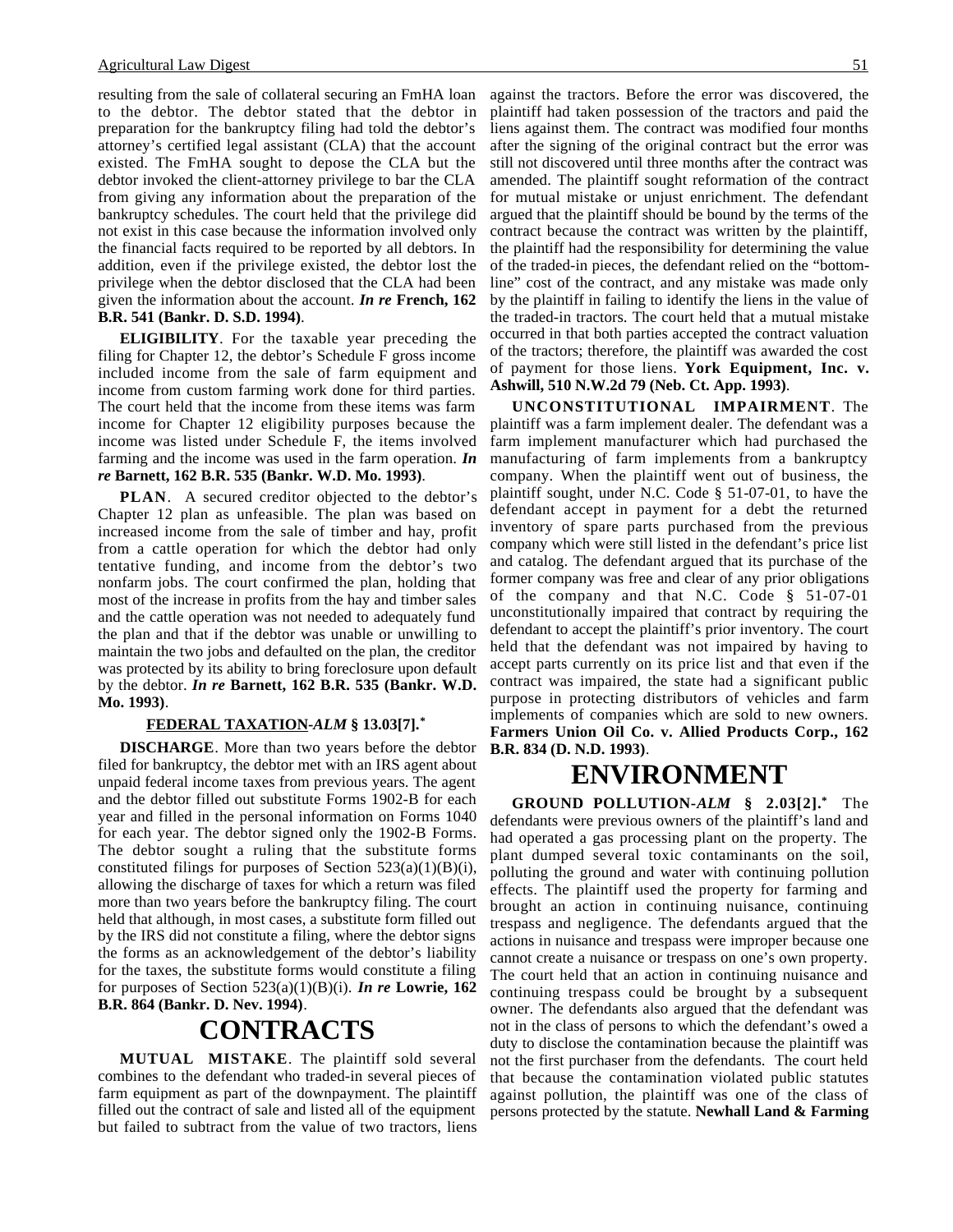**v. Superior Court, 23 Cal. Rptr.2d 377 (Cal. Ct. App. 1993)**.

## **FEDERAL AGRICULTURAL PROGRAMS**

**COMMUNITY LOANS**. The FmHA has adopted as final regulations providing for the Community Facility loans to assist rural communities of 5,000 or less inhabitants in obtaining adequate drinking water. **59 Fed. Reg. 11530 (March 11, 1994)**.

**CROP INSURANCE-***ALM* **§ 13.04[1].\*** The FCIC has adopted as final regulations consolidating the policy provisions for small grains (wheat, barley, flax, oats and rye) into one policy and providing for coverage for late planting, prevented planting, malting barley and winter wheat. **59 Fed. Reg. 9382 (Feb. 28, 1994)**.

The FCIC has issued interim regulations for crop insurance for figs to offer insurance on figs with added coverage for quality adjustment. **59 Fed. Reg. 9614 (March 1, 1994)**.

**DISASTER PAYMENTS-***ALM* **§ 10.03[4].\*** The CCC has adopted as final regulations amending the livestock emergency programs (1) to simplify the method of determining total livestock feed needs, (2) to change the method of determining pasture value, (3) to apply the \$50,000 payment limitation to crop years instead of calender years, and (4) to alter the method of calculating interest on refunds due the CCC. **59 Fed. Reg. 9918 (March 2, 1994)**.

In 1991, the plaintiff suffered loss of a cotton crop due to excessive rains and applied to the ASCS for disaster credit. The local committee denied a portion of the request by reducing the yield because it found that the plaintiff had planted the cotton using substandard farming techniques in that the land was too wet and grassy. The committee hearing included testimony from other local cotton farmers as to planting techniques and crop successes in 1991. The court held that the ASCS denial of a portion of the disaster benefits was not arbitrary or capricious and was supported by the evidence presented. **Brouillette v. U.S.D.A., 840 F. Supp. 55 (W.D. La. 1993)**.

**HERBICIDES**. The plaintiff was a family farm corporation which applied to its soybean crop a herbicide manufactured by the defendant. The label on the herbicide stated that rotational crops could be planted on applied acres 18 months after the application. The plaintiff planted sugar beets on the land in subsequent crop years which suffered carryover damage. The defendant had meanwhile changed the label to provide for a 24 month waiting period before planting of rotational crops. The plaintiff alleged that the defendant was negligent in not properly labeling the herbicide with the proper carryover period. The court held that the negligence claim was expressly preempted by FIFRA. **Quad R Farms v. American Cyanamid Co., 840 F. Supp. 694 (D. Minn. 1993)**.

**MEAT AND POULTRY INSPECTION**. The FSIS has issued proposed regulations amending the meat inspection regulations for meat production using advanced meat/bone separation machinery and recovery systems. **59 Fed. Reg. 10246 (March 3, 1994)**.

The FSIS has announced that it is considering proposed regulations amending the regulations governing poultry products produced by mechanical deboning and is seeking public comment. **59 Fed. Reg. 10230 (March 3, 1994)**.

**PERISHABLE AGRICULTURAL COMMODITIES ACT-***ALM* **§ 10.05[2].\*** A produce company sold fresh produce to the debtor. For several months, the sales were made with no agreement on when payment was due for the produce. The produce company alleged that at some time it sent a letter to the debtor which set a 30 day payment period for all shipments and the invoices began to state that payment was due in 30 days. However, the produce company provided no evidence of when the letter was sent or signed by the debtor. The court held that the alleged agreement was ineffective to establish extended payment terms for purposes of the PACA trust requirements. The court also held that the payment terms statements on the invoices were insufficient to establish the extended payment terms because the invoices arrived after the produce was received by the debtor. *In re* **Lombardo Fruit & Produce Co., 12 F.3d 110 (8th Cir. 1993),** *aff'g***, 150 B.R. 941 (E.D. Mo. 1993),** *aff'g in part and rev'g in part***, 106 B.R. 593 (Bankr. E.D. Mo. 1989)**.

CORRECTION: The citation for *In re Lombardo Fruit & Produce Co.*, Vol 5, No 6, p. 45, should have read as follows:*In re* **Lombardo Fruit & Produce Co., 12 F.3d 806 (8th Cir. 1993),** *rev'g in part and aff'g in part***, 150 B.R. 941 (E.D. Mo. 1993),** *aff'g in part and rev'g in part***, 107 B.R. 952 (Bankr. E.D. Mo. 1989)**. The summary should have included the following sentence at the end: "The appellate court reversed, holding that the produce stall purchase was separate from the produce transactions and did not affect the seller's PACA trust benefits; however, the court held that the seller did not qualify for the PACA trust because the parties did not have a prior written agreement for payment terms for the produce sales.

**PEANUTS**. The ASCS has adopted as final regulations establishing the 1994 national poundage quota for quota peanuts at 1,350,000 short tons. **59 Fed. Reg. 9065 (Feb. 25, 1994)**.

**SOYBEANS**. The FGIS has adopted as final regulations revising the standards for soybeans. **59 Fed. Reg. 10569 (March 7, 1994)**.

**TUBERCULOSIS**. The APHIS has adopted as final regulations adding a classification "Accredited-free (suspended) State" for a state whose accredited-free status has been suspended because of detection of tuberculosis in cattle or bison in the state. **59 Fed. Reg. 9071 (Feb. 25, 1994)**.

## **FEDERAL ESTATE AND GIFT TAX**

**CHARITABLE DEDUCTION-***ALM* **§ 5.04[4].\*** The taxpayer established an irrevocable charitable lead unitrust providing an annual payment to a charitable organization of 6 percent of the net fair market value of trust property at the beginning of each taxable year for the lifetime of the taxpayer. The remainder of the trust passed to the taxpayer's family members. The taxpayer's guardian, through a probate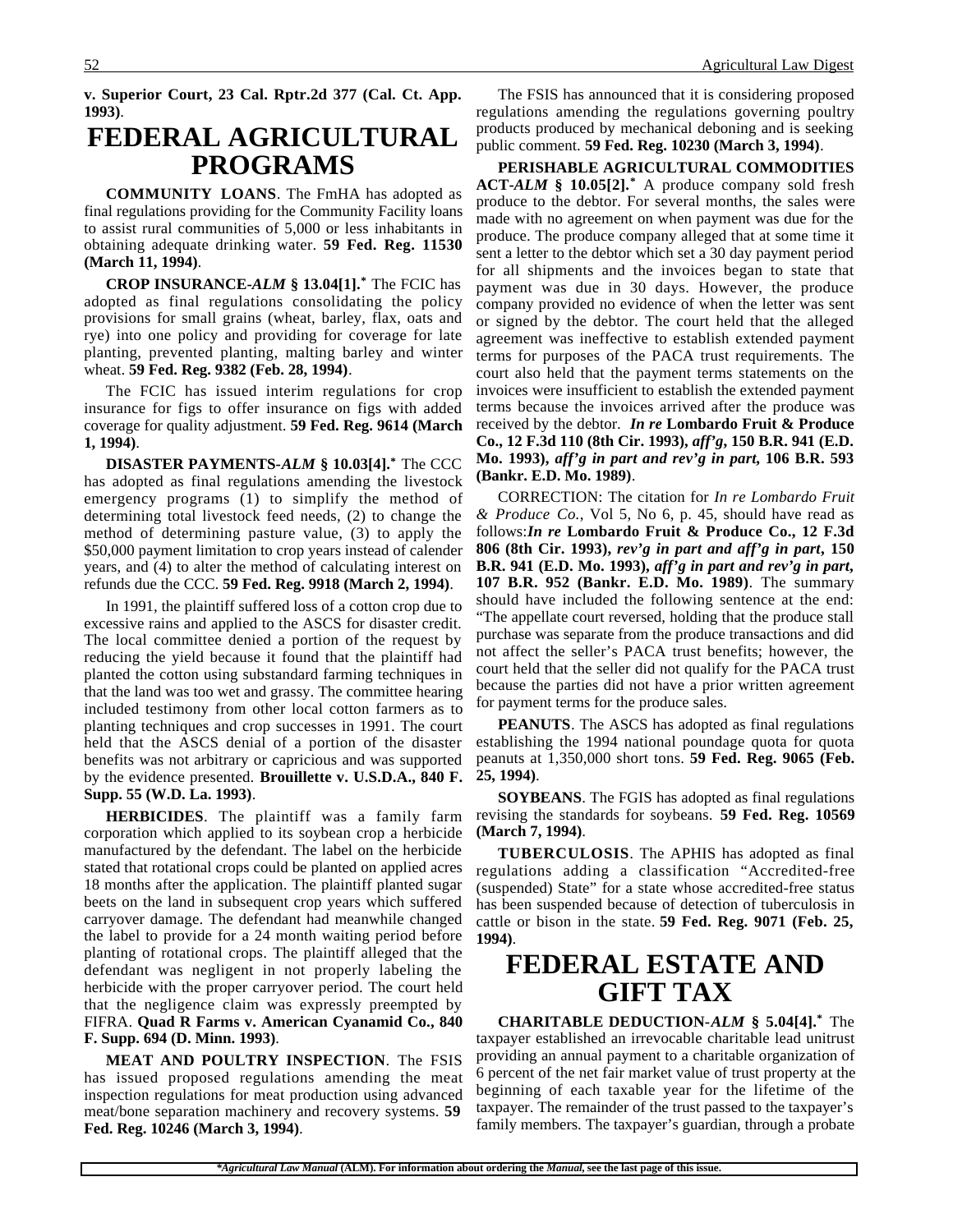court order transferred a specified sum to the trust and had the power to make subsequent contributions. The IRS ruled that annual distribution to the charity would be deductible from the trust taxable income, that the transfer of property to the trust would, in part be eligible for a charitable gift tax deduction, and that the trust corpus would not be included in the taxpayer's gross estate. **Ltr. Rul. 9406030, Nov. 17, 1993**.

The taxpayer established a ten-year irrevocable charitable lead unitrust providing an annual payment to a charitable organization of 8 percent of the initial fair market value of trust property at the trust's inception. The remainder of the trust passed to the taxpayer's family members. The taxpayer retained the right to substitute property of equal value for the trust corpus. The IRS ruled that annual distribution to the charity would be deductible from the trust taxable income, that the value of the annuity interest was eligible for a charitable income tax deduction, and that the trust corpus would not be included in the taxpayer's gross estate. **Ltr. Rul. 9407014, Nov. 18, 1993**.

**GENERATION SKIPPING TRANSFER TAX-***ALM* **§ 5.04[6].\*** A decedent's will transferred stock in a family corporation to two irrevocable pre-1985 trusts for the decedent's children and grandchildren. The trusts were identical except for the beneficiaries. The two primary beneficiaries decided to split the business into two separate businesses and proposed to modify the trusts to have each trust own the stock from its own business. The beneficiaries also modified the trustee voting powers. The IRS ruled that the modifications to the trusts would not subject the trusts to GSTT. **Ltr. Rul. 9406033, Nov. 17, 193**.

**MARITAL DEDUCTION-***ALM* **§ 5.04[3].\*** The decedent's will bequeathed property to a charitable pooled income trust which provided for monthly payments to the decedent's surviving spouse from the income from the bequeathed property. At the death of the surviving spouse, the bequeathed property passed to the charitable organization. No person had a right to appoint the trust property to any person other than the surviving spouse. The IRS ruled that the bequest of the property to the pooled income trust was eligible for the marital deduction as QTIP. **Ltr. Rul. 9406013, Nov. 10, 1993**.

The IRS has adopted as final regulations governing QTIP. The IRS acknowledged that *Pennsylvania Nat'l Bank & Trust Co. v. U.S., 387 U.S. 213 (1967)* held that a right to receive a specified periodic payment from a trust qualified as a right to receive a specific portion of the trust for purposes of the marital deduction. However, the final regulations adopted the definition of "specific portion" enacted by Pub. L. No. 102–486, § 1941, 106 Stat. 2823 (1992), *adding* I.R.C. §§ 2056(b)(10), 2523(e)(2), to include only interests determined on a fractional or percentage basis. The *Pennsylvania* holding was still applicable for estates and gifts made prior to the effective date of the 1992 act. The final regulations also changed the proposed regulations to add that the executor was responsible for making the QTIP election as to property not in the estate, e.g., an intervivos trust. The final regulations also added the availability of a protective QTIP election if at the time of the filing of the return, a bona fide issue remains as to the amount or nature of the property received by the surviving

spouse or whether an asset is included in the gross estate. Although the IRS acknowledged two federal appeals courts' decisions to the contrary, *Est. of Robertson v. Comm'r, 94-1 U.S. Tax Cas. (CCH) ¶ 60,153 (8th Cir. 1994), rev'g, 98 T.C. 678 (1992)* see p. 45 *supra; Est. of Clayton v. Comm'r, 976 F.2d 1486 (5th Cir. 1992), rev'g, 97 T.C. 327 (1991)***,** the final regulations provide that QTIP property does not include trust property passing to the surviving spouse contingent upon the executor's election to treat the property as QTIP. **59 Fed. Reg. 9642 (March 1, 1994)**.

## **FEDERAL INCOME TAXATION**

**BUSINESS DEDUCTIONS**. A corporation was not allowed deductions for repairs made to a house owned by the corporation but used by the corporation's sole shareholder as a residence. The court held that the deductions were disallowed because the repairs benefitted only the shareholder. In addition, the court held that the repairs constituted constructive dividends to the shareholder. **Gill v. Comm'r, T.C. Memo. 1994-92**.

**COOPERATIVES-***ALM* **§ 14.03.\*** The taxpayer was a subchapter T nonexempt cooperative. The taxpayer argued that the taxpayer was not subject to alternative minimum tax (AMT) because a cooperative was not able to apply any minimum tax credit to reduce the AMT in taxable years that the regular tax exceeded the tentative minimum tax. The IRS did not respond to the taxpayer's argument but ruled that cooperatives are subject to the AMT under statutory construction, the regulations and the legislative history. The ruling notes that patronage dividends can be deducted from AMT; therefore, if a cooperative distributes all of its income, the cooperative would not have any AMT liability. **Ltr. Rul. 9407001, Nov. 2, 1993**.

**COURT AWARDS AND SETTLEMENTS-***ALM* **§ 4.02[14].\*** The taxpayer's employment was terminated and the company offered the taxpayer a higher termination settlement if the taxpayer signed a release of all claims against the company. The taxpayer signed the release and sought to exclude the settlement payment as a personal injury settlement payment. The court held that because the release involved all claims against the company, the taxpayer could not show that the settlement was received for any injury to the taxpayer and the settlement must be included in the taxpayer's taxable income. **Taggi v. U.S., 94-1 U.S. Tax Cas. (CCH) ¶ 50,085 (S.D. N.Y. 1993)**.

**DISASTER AREAS-***ALM* **§ 4.05[2].\*** The IRS has announced the disaster areas designated by the President for December 4, 1992 through December 31, 1993 for purposes of eligibility of taxpayers to qualify for I.R.C. § 164(i) deferral of claiming losses from those disasters. **Rev. Rul. 94-14, I.R.B. 1994-9, 38**.

**DISCHARGE OF INDEBTEDNESS-***ALM* **§ 4.02[15].\*** In 1990, the taxpayer settled a recourse debt for less than fair market value, thus realizing discharge of indebtedness income. The taxpayer was insolvent at the time of the transaction. However, the taxpayer's tax return preparer mistakenly claimed the income as capital gains. After an audit in 1993, the error was discovered and the taxpayer applied to the IRS for an extension of time to file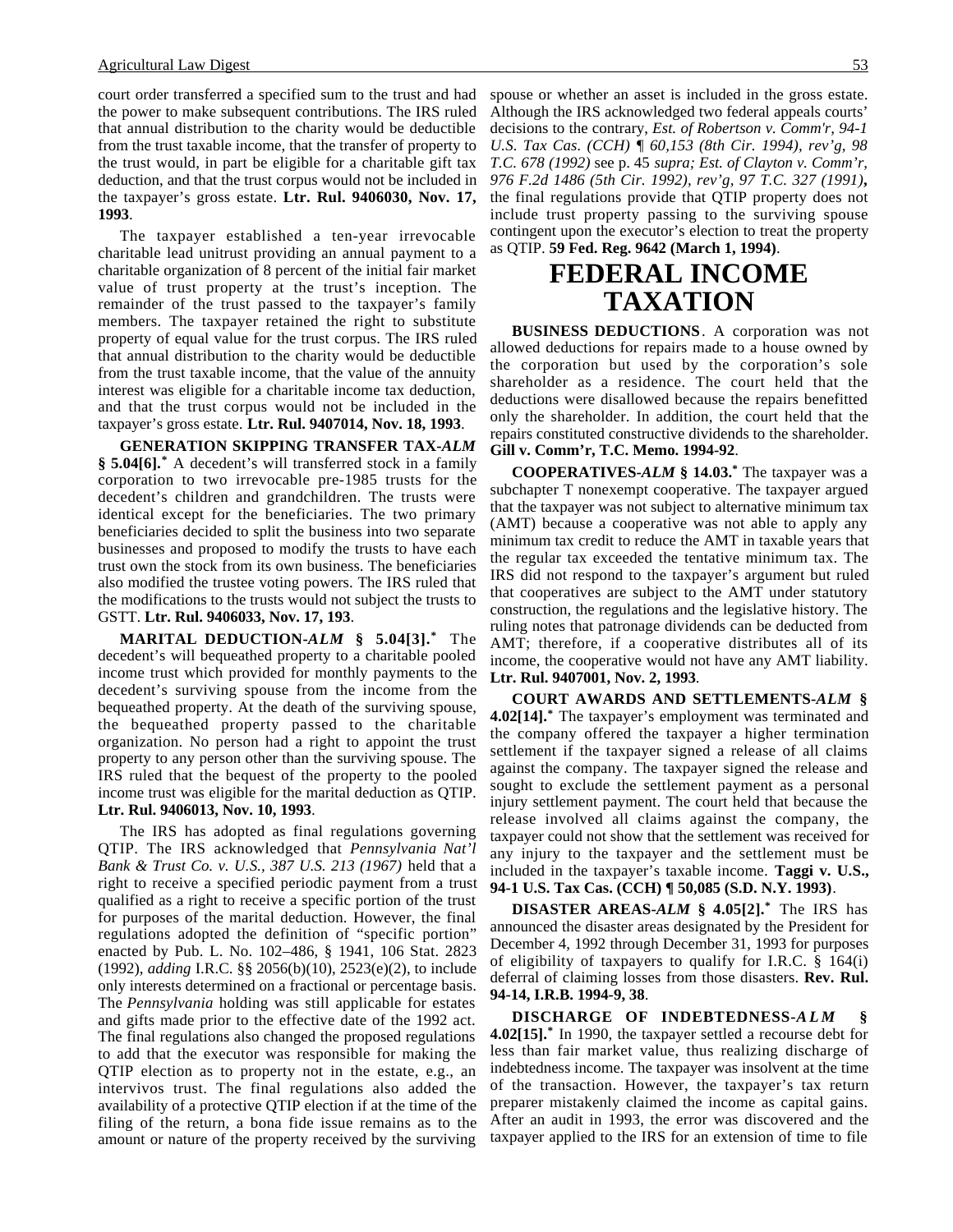the I.R.C. § 108(b)(5) election for insolvent taxpayers to reduce the basis of other assets to the extent of the income from the discharge of indebtedness. The IRS ruled that good cause was shown and allowed the extension. **Ltr. Rul. 9406015, Nov. 12, 1993**.

**HOBBY LOSSES-***ALM* **§ 4.05[1].\*** The taxpayers were a doctor and spouse who operated a horse breeding and racing business. The court held that the business was not operated for profit, thus limiting deductions to income, because the taxpayers' recordkeeping was insufficient to evaluate the success of the business, the taxpayers did not seek financial advice to make the business profitable and the taxpayers had a history of losses from other cattle breeding and real estate rental businesses. **Meaney v. Comm'r, T.C. Memo. 1994-94**.

**LOSSES-***ALM* **§ 4.05[1].\*** Starting in the 1920's, the taxpayer and its predecessor had purchased dairies all over the United States in order to establish a national business for dairy products. The taxpayer ceased the operations of many of the dairies in the 1970's and claimed losses for abandonment of intangibles associated with those dairies, including production efficiency, distribution system, customer bases, trade names and "a reliable source of supply." In a massive opinion discussing each dairy, the court held that, except for the intangible of "a reliable source of supply," the taxpayer failed to either show abandonment of the intangible asset or that the asset had any value separate from goodwill (which would allow only a capital loss deduction). **Kraft, Inc. v. U.S., 94-1 U.S. Tax Cas. (CCH) ¶ 50,080 (Fed. Cls. 1994)**.

**PASSIVE ACTIVITY LOSSES-***ALM* **§ 4.05[3].\*** The taxpayer owned land and a building and leased the property to a wholly-owned S corporation under a May 1983 lease. The corporation operated a business on the property in which the taxpayer materially participated. The taxpayer sold the property to the corporation with resulting taxable gain. The taxpayer's rental of the property to the corporation constituted a passive activity and the taxpayer had previously disallowed passive activity deductions. The IRS ruled that the gain from the sale of the property was passive gross activity income and could be offset by previously disallowed passive activity deductions. **Ltr. Rul. 9406010, Nov. 9, 1993**.

**PENSION PLANS**. For plans beginning in February 1994, the weighted average is 7.37 percent with the permissible range of 6.64 to 8.11 percent for purposes of determining the full funding limitation under I.R.C. § 412(c)(7). **Notice 94-19, I.R.B. 1994-10, 16**.

**RETURNS**. The IRS has announced filing extensions for farmers who were prevented from timely filing of returns by March 1, 1994 because of ice storms in Mississippi, Tennessee, Arkansas, and Louisiana. **IRS News Release Feb. 18, 22, 24, 1994**.

# **LANDLORD AND TENANT**

**EMBLEMENTS-***ALM* **§ 13.05.\*** The decedent was a life tenant of farm land and had cropshare leased the land. The decedent died after crops had been planted on the land but before the crops were harvested. The plaintiff was the remainder holder of the title to the farm land and sought

recovery of the decedent's share of the crop. The defendants were the decedent's estate and heirs who claimed the crop share under the doctrine of emblements under Or. Rev. Stat. § 91.230. The court held that the plaintiff remainder holder was entitled to the crop share because the doctrine of emblements did not apply. The court held that the doctrine of emblements did not apply because the doctrine protected a tenant's rights to a planted crop and not the lessor's rights to the crop. As between successors of a lessor, the determination is about rent from the property and not crops planted by the lessor, although the court conceded that a different result could apply if the lessor's involvement in the crop was greater. **Simpson v. McCormmach, 866 P.2d 489 (Or. Ct. App. 1994)**.

### **RIPARIAN RIGHTS**

**DUTY TO MAINTAIN DITCH**. The plaintiffs owned a hay meadow which gently sloped into a ditch which ran from the plaintiff's property through the defendant's property. The plaintiff had dredged the ditch, including the portion on the defendant's property, several times over 30 years in order to allow the meadow to drain sufficiently to grow canary grass as a cattle pasture. The defendant refused to clear the ditch in 1983 and thereafter, claiming that the ditch had been dredged too deeply, causing diminished crops on the land surrounding the ditch. The plaintiff argued that Neb. Rev. Stat. § 31-224 required the defendant to annually clean the ditch of all obstructions. The defendant argued and the trial court held that the statute applied only to obstructions caused by the defendant and that the ditch filled in with natural erosion. The appellate court held that the statute applied to require cleaning if the defendant had knowledge of the obstruction, whether or not caused by the defendant. **Barthel v. Liermann, 509 N.W.2d 660 (Neb. Ct. App. 1993)**.

**SURFACE WATER**. The plaintiff owned farm land downgrade from the defendant. The defendant replaced a culvert under a driveway, causing water on over 200 acres to flow suddenly over the plaintiff's land, flooding several fields and destroying roads and culverts. The defendant also breached a dike which also sent 70 acres of water flowing over the plaintiff's land and caused flooding and silt deposits. The court held that although the defendant had the right to drain surface water onto the plaintiff's land, the drainage must be done in a reasonable and careful manner and without negligence. The court found that the defendant acted negligently in failing to obtain professional advice in replacing the culvert and breaching the dike so as to minimize the damage to the plaintiff's property; therefore, the defendant was liable for the damages caused by the draining. **Hickman v. Hunkins, 509 N.W.2d 220 (Neb. Ct. App. 1992)**.

### **SECURED TRANSACTIONS**

**REPOSSESSION-***ALM* **§ 13.01[6].\*** After the plaintiff defaulted on a loan, the defendant bank sent two employees to repossess the farm equipment collateral for the loan. The employees arrived when only the plaintiff's twelve year old son was present and moved a horse to the back of the barn where the horse could reach more food than it should eat, resulting in injury to the horse from colic. The employees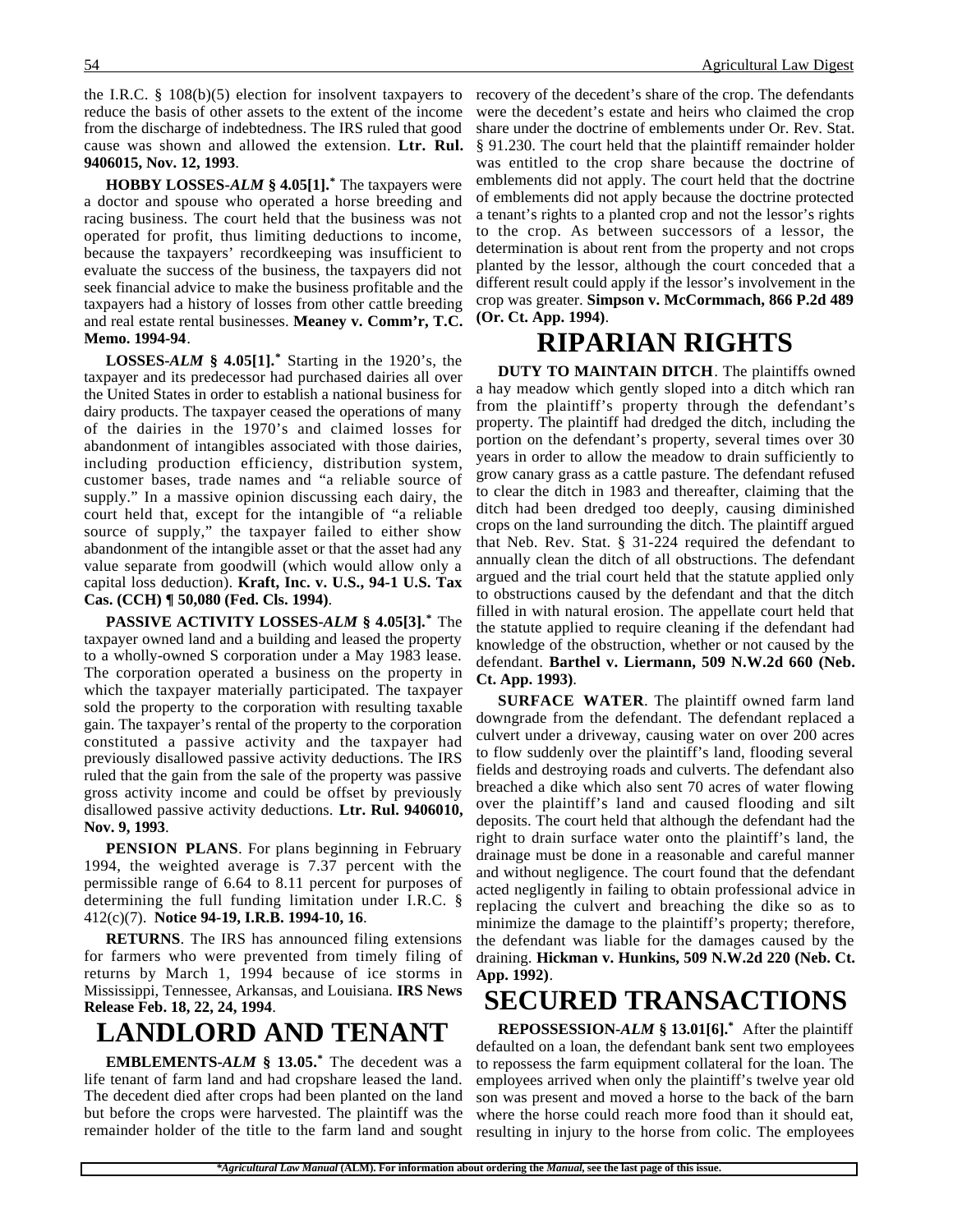also moved a locked and braked truck, causing damage to the land and the truck's brakes. The employees took the plaintiff's tractor and a disc owned by the plaintiff's neighbor, breaking several blades in the process. After the plaintiff paid the loan balance and the repossession costs, the defendant bank refused to return the equipment unless the plaintiff signed a release of the bank's liability for damages caused during the repossession. The plaintiff sued for conversion for actual and punitive damages. The court held that the bank was liable for criminal conversion in that its employees committed criminal mischief in their unreasonable injury to the plaintiff's land, horse and equipment in the repossession. The court held that the failure of the bank to return the equipment after the plaintiff paid the loan and costs was also conversion. The court also held that the plaintiff failed to provide sufficient evidence of the value of the property involved and the amount of value loss from the injury during repossession. The court upheld the punitive damage award even though actual damages was reversed, because the law allowed at least nominal damages for criminal conversion. **Star Bank, N.A. v. Laker, 626 N.E.2d 466 (Ind. Ct. App. 1993)**.

**SALE OF COLLATERAL-***ALM* **§ 13.01[6].\*** The debtors operated a fish farm and had granted to a bank security interests in the fish and equipment. After the debtors defaulted on the loans, the bank attempted to harvest the fish and dismantle some of the equipment, However, the persons hired to harvest the fish were unqualified and did not have the proper equipment to harvest the fish. Consequently, many of the fish died before they could be sold. In addition, some evidence indicated that the persons hired to harvest the fish sold the fish without reporting the proceeds to the bank. In attempting to remove the equipment, much of the equipment was damaged because the removers did not have adequate knowledge about the equipment. The debtors sought to bar a deficiency judgment on the loans because the collateral was not disposed of in a reasonably commercial manner. The bank argued that this standard only applied to the sale of the collateral after it was in the possession of the bank. The court held that the bank had possession of the fish and equipment because it had access to the property at all times and that disposition of collateral included the gathering of the collateral. The court also held that the bank's actions amounted to reckless destruction of the collateral and barred any relief to the bank in excess of the collateral. **Marks v. Powell, 162 B.R. 820 (E.D. Ark. 1993)**.

## **STATE REGULATION OF AGRICULTURE**

**MILK**. The plaintiff was a milk marketing cooperative which had requested the Pa. Milk Marketing Board (PMMB) to provide that all premiums mandated by PMMB in two marketing areas be pooled among all eligible Grade A milk producers. The PMMB decided to reject the request because the pooling would result in a disadvantage to marketers in the two areas because the producers would receive less for their milk than producers in other areas, resulting in more difficulty for the marketers to obtain milk in the two areas. In addition, the PMMB found that the pooling of premiums would increase administrative costs,

resulting in less payments to the producers in the two areas. The court held that PMMB decision was supported by adequate evidence and was rationally based on that evidence. **Milk Marketing, Inc. v. Pa. Milk Marketing Board, 635 A.2d 1110 (Pa. Cmwlth. 1993)**.

### **STATE TAXATION**

**LANDFILL FEE**. The plaintiffs were agricultural land owners who were assessed a per acre fee by the county which was used to defray the estimated costs of disposing of wastes generated by agricultural operations in the county. The plaintiffs argued that the fee was a special tax invalidly adopted in violation of Calif. Cost. Art. XIII A, Sec. 4, because the fee was levied without relation to the individual owner's use of the landfill. The court held that the fee was valid as part of the county's reasonable effort to control illegal dumping and to protect the health and environment of the county citizens. **Kern County Farm Bureau v. County of Kern, 23 Cal. Rptr.2d 910 (Cal. Ct. App. 1993)**.

### **TRESPASS**

**TIMBER**. The defendant was a logging company which contracted with the owners of timberland to harvest trees on the land. Although the owners owned full title to most of the land, the owners only owned a one-fourth undivided interest in a portion of the land. When the defendant began to harvest the timber on the tract, the other owners, the plaintiffs, informed the defendant that the tract was owned by the plaintiffs but the defendant continued to harvest trees until prevented by an injunction. The defendant then offered to remove the cut trees but the plaintiffs did not give such permission until the trees became unmarketable. The trial court had instructed the jury that the plaintiff could recover treble the value of the trees improperly cut if the jury found that the defendant had acted willfully, wantonly or maliciously in cutting the trees. The appellate court reversed, holding that the treble damage statute, W. Va. Code § 61-3-48a, provided for treble damages if the trees were cut without written permission of the owners; therefore, no willful, wanton or malicious act by the defendant was required. The defendant also argued that the damages should be reduced because the plaintiffs failed to mitigate their damages by allowing the defendant to remove the cut timber in sufficient time to sell the wood at full market value. The court held that the plaintiffs made a reasonable effort to protect their property when they first informed the defendant that the defendant was cutting trees on their property. **Chesser v. Hathaway, 439 S.E.2d 459 (W. Va. 1993)**.

### **CITATION UPDATES**

**Albertson's, Inc. v. Comm'r, 12 F.3d 1529 (9th Cir. 1993),** *aff'g in part and rev'g in part***, 95 T.C. 415 (1991)** (investment tax credit) see p. 30 *supra*.

**Pepcol Mfg. Co. v. Comm'r, 13 F.3d 355 (10th Cir. 1993),** *rev'g***, 98 T.C. 127 (1992)** (energy investment tax credit) see p. 38 *supra*.